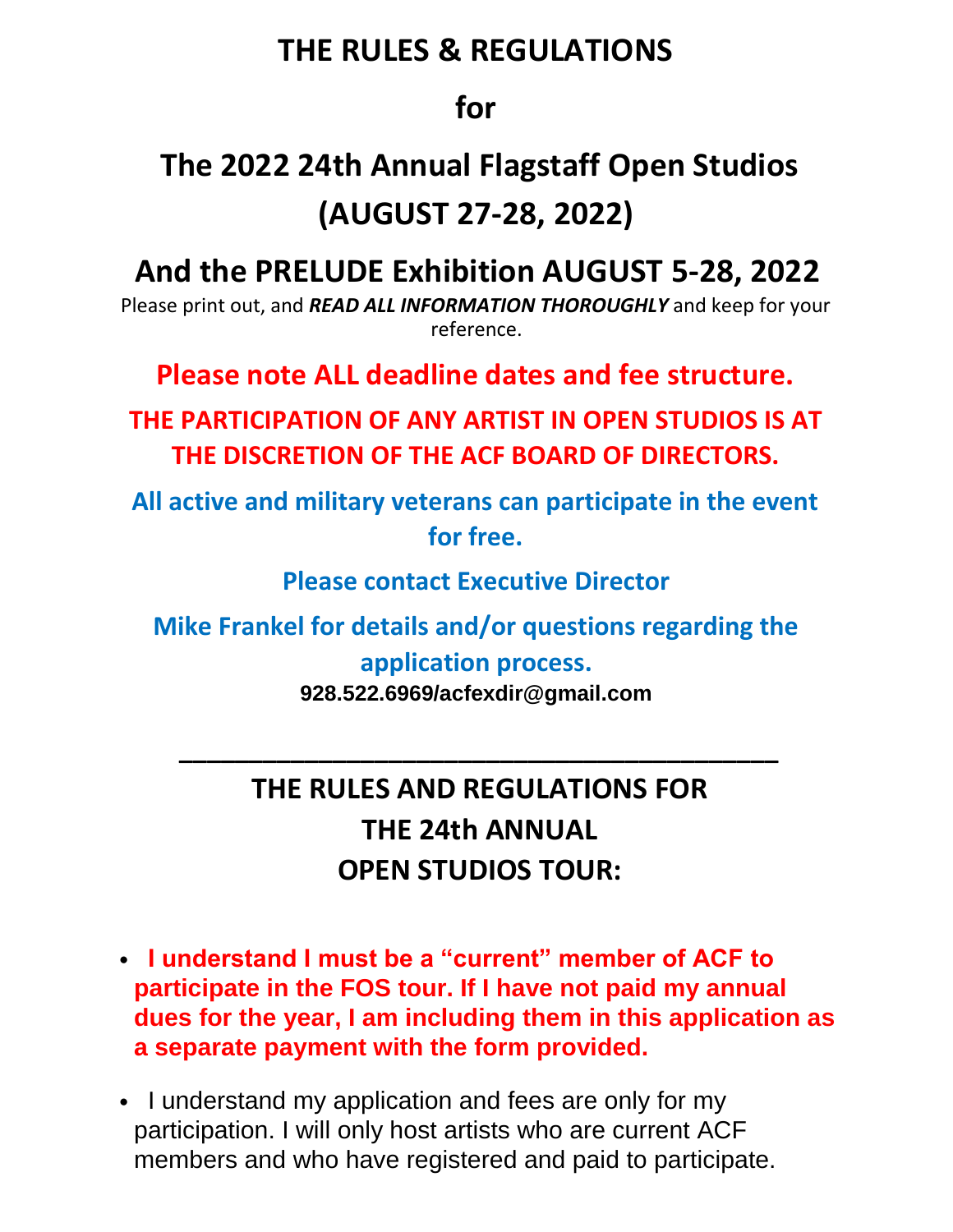- *I understand that no other artist can display and/or sell work at my studio who has not paid the FOS participation fee and that no outside solicitation for any cause may be done without prior notification and consent of the ACF Board of Directors.*
- I will open and close my studio on time. I know that I am to be present and open to the public for the entire tour on Saturday and Sunday from 10 am to 5pm each day.
- I understand my studio is my own responsibility. The Artists Coalition of Flagstaff is not responsible for stolen items, damage or injuries incurred on my property and I understand there is no insurance provided by The Artists' Coalition of Flagstaff
- I understand if I am only showing my art and not doing a demo, that I will have my tools of the trade or photos of the art process available to the public to view.
- I will represent The Artists' Coalition of Flagstaff in a professional manner and support the ACF mission and goals.

• I understand that if I submit images for the online/print guide, they may or may not be used. If used, I give full permission to print and electronically publish them. There will be a guide available with a map and the usual preview images and descriptions of your artwork and directions to your location, located at flagstaff-arts.org and available for download by all. There will be hard copies available at the ARTS CONNECTION gallery at the Flagstaff Mall and many locations throughout the greater Flagstaff area and beyond.

• **I understand that if I do not have studio space available, I can be located at another artists' studio and the ACF will facilitate.**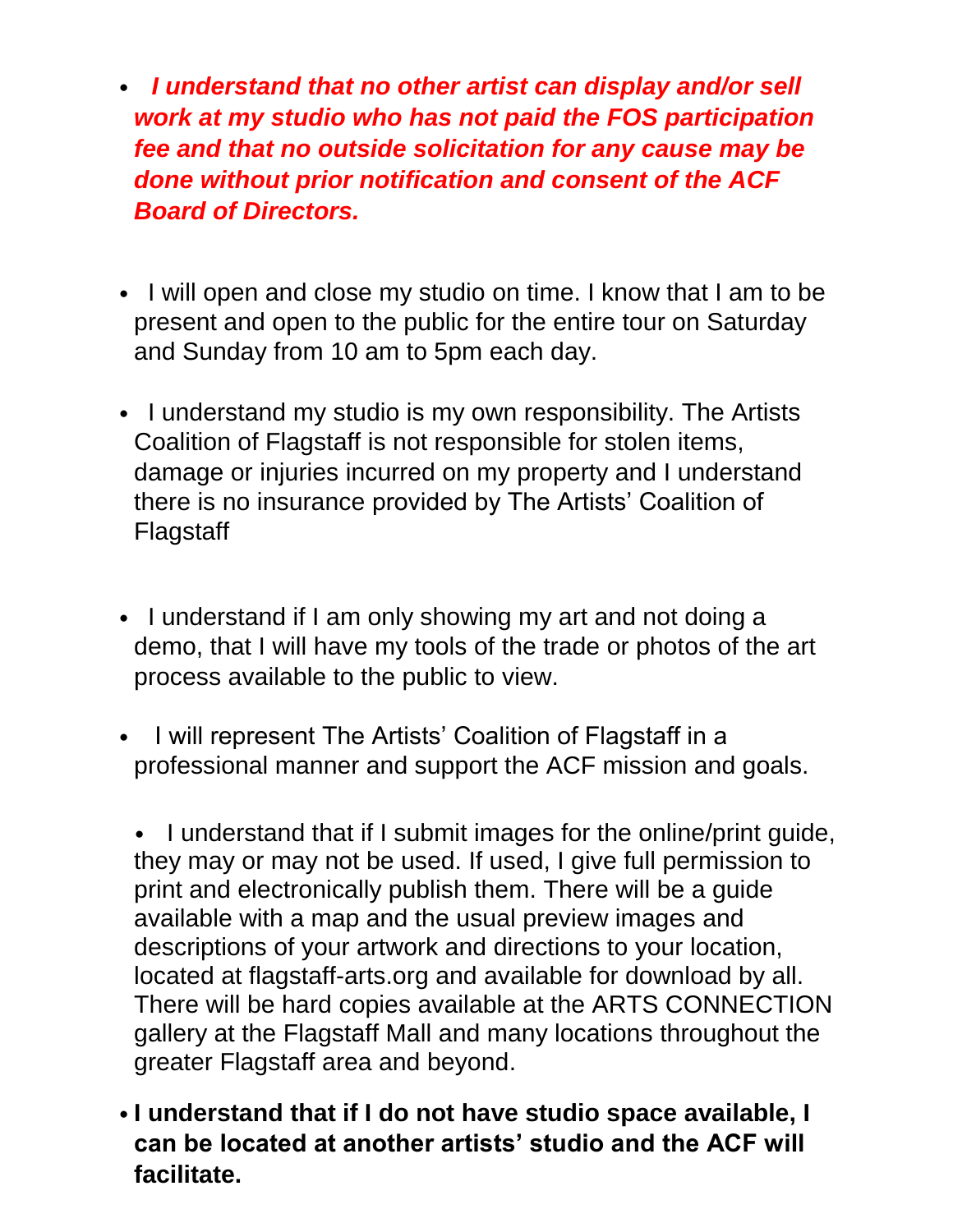### **Special Covid-19 Precautions**

**If applicable at the time of the Event: Each individual location on the Flagstaff Open Studios tour will be responsible for Covid-19 safety precautions in line with CDC guidance in effect at the time of the event. Social Distancing, sanitizing and mask wearing will be subject to the safety and comfort level of the artist(s) at each location. Prepackaged food snacks and sealed bottled beverages are suggested if you wish to serve refreshments. Strict precautions will also be in place, if required at the Prelude Exhibition for the entire run.**

### **THE RULES & REGULATIONS**

\_\_\_\_\_\_\_\_\_\_\_\_\_\_\_\_\_\_\_\_\_\_\_\_\_\_\_\_\_\_\_\_\_\_\_\_\_\_\_\_\_\_\_\_\_\_\_\_\_\_\_\_\_\_\_\_\_\_\_\_\_\_\_\_\_\_\_

**for**

# **"PRELUDE" THE FLAGSTAFF OPEN STUDIOS PREVIEW EXHIBITION (August 5-28, 2022):**

- I understand I am not required to participate in the Exhibition and that it is my choice. You are also not required to have your piece for sale but many pieces end up selling during the event.
- I understand that I may display up to two pieces of my work in the Exhibition and that the fee to participate in Open Studios includes participation in the Exhibition. If my artwork sells, I will be able to replace the sold artwork with new pieces.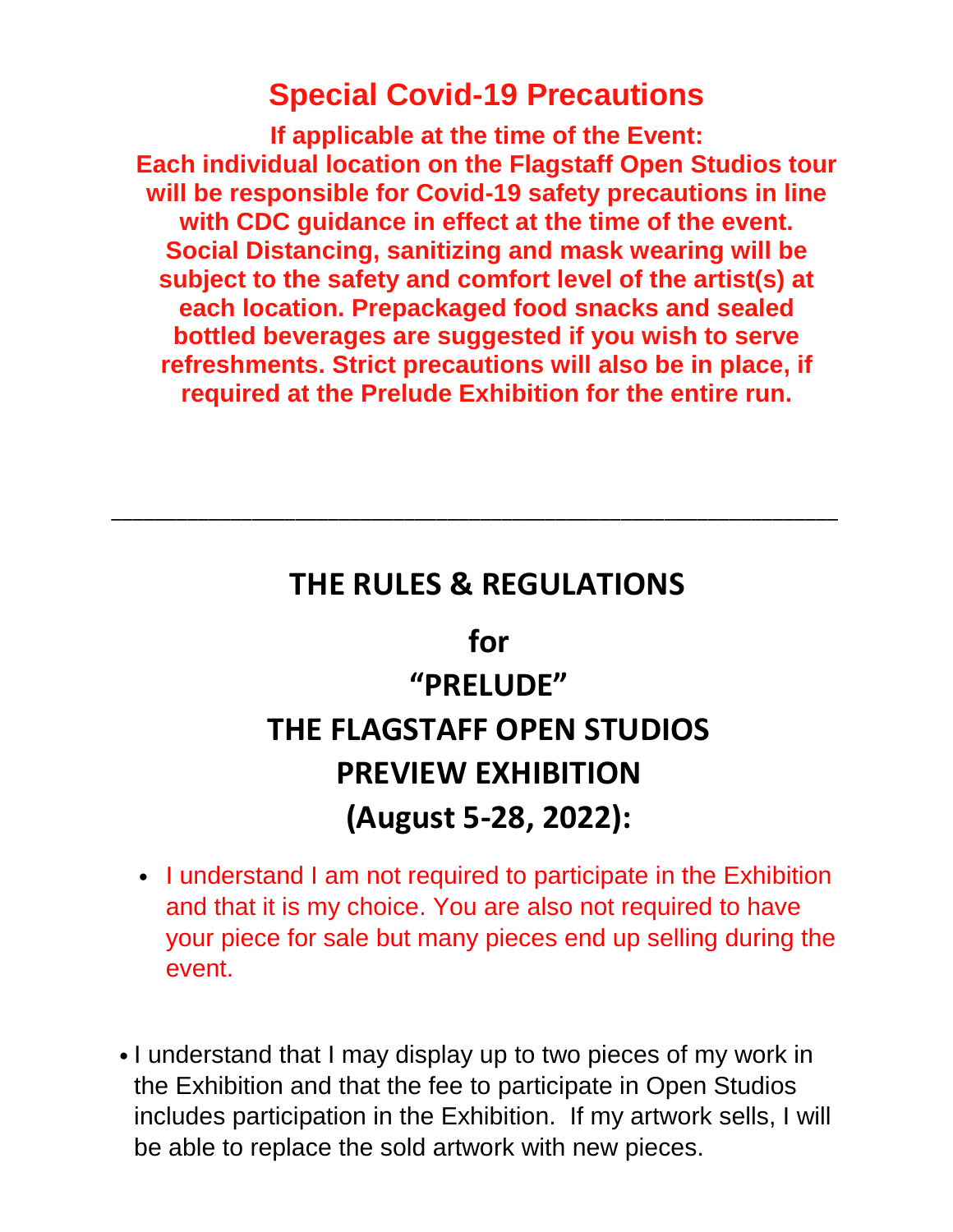- I will drop off and pick up my artwork on the set times and dates or make arrangements with a friend or relative to do so if I cannot. I realize I have to meet this schedule and if my piece is not picked up as scheduled it will be disposed of at the discretion of the ACF Board of Directors
- I understand my artwork is my own responsibility and any applicable sales tax is required to be paid by me, not the ACF.
- I understand there is no insurance provided by the ACF.
- I understand there is a 30% commission on sales of art, in the PRELUDE EXHIBITION, which goes to the ACF.
	- **I understand my artwork must be complete and ready to show and include necessary exhibit finishes such as appropriate safe and sturdy hanging wire and appropriate frame for flat pieces. Paintings, sculpture or other media will be dry and set. All artwork must be labeled on the back with full name, phone number, street address and email address, title of the piece, medium, price (if for sale) and I understand this is the information that will appear on the exhibit label, and taken from the PRELUDE Take-in form, which MUST be filled out legibly!**

*I understand I am not to remove or alter my artwork and label throughout the*

## *entire Exhibition. NO EXCEPTIONS!*

• I understand I can place a set of my publicity information, plus business cards at the designated place at the Exhibition.